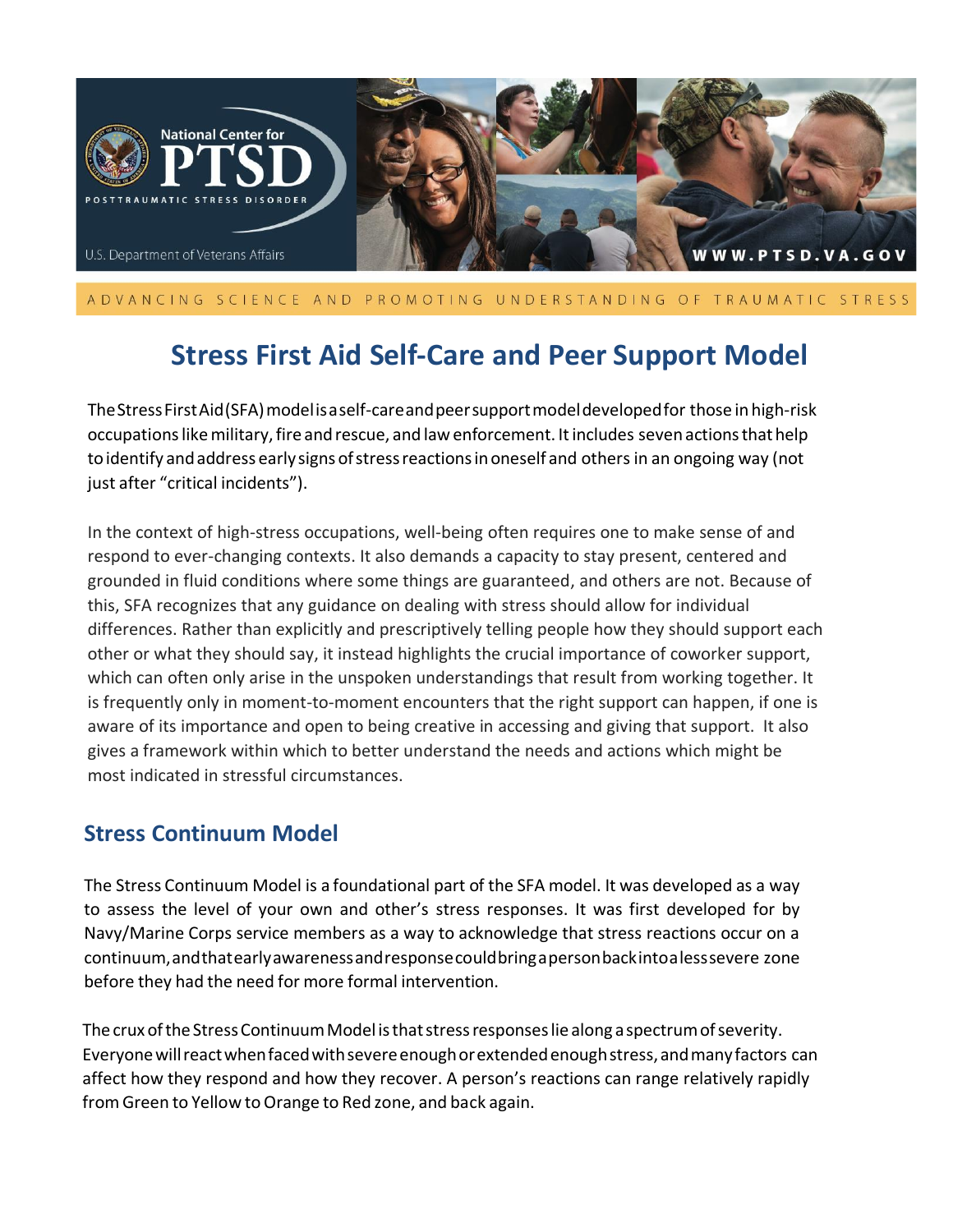### *Figure 1: The Stress Continuum Model*

| <b>READY</b>                                                                                                                                                                                                                                                                                                                             | <b>REACTING</b>                                                                                                                                                                                                                                                                                                                                                                                     | <b>INJURED</b>                                                                                                                                                                                                                                                                                                                                                                              | <b>ILL</b>                                                                                                                                                                                                                                                                                                                                                                        |
|------------------------------------------------------------------------------------------------------------------------------------------------------------------------------------------------------------------------------------------------------------------------------------------------------------------------------------------|-----------------------------------------------------------------------------------------------------------------------------------------------------------------------------------------------------------------------------------------------------------------------------------------------------------------------------------------------------------------------------------------------------|---------------------------------------------------------------------------------------------------------------------------------------------------------------------------------------------------------------------------------------------------------------------------------------------------------------------------------------------------------------------------------------------|-----------------------------------------------------------------------------------------------------------------------------------------------------------------------------------------------------------------------------------------------------------------------------------------------------------------------------------------------------------------------------------|
| (Green)                                                                                                                                                                                                                                                                                                                                  | (Yellow)                                                                                                                                                                                                                                                                                                                                                                                            | (Orange)                                                                                                                                                                                                                                                                                                                                                                                    | (Red)                                                                                                                                                                                                                                                                                                                                                                             |
| <b>DEFINITION</b><br>• Optimal functioning<br>· Adaptive growth<br>· Wellness<br><b>FEATURES</b><br>· At one's best<br>Well trained and prepared<br>· In control<br>Physically, mentally, and spiritually<br>fit<br><b>Mission-focused</b><br><b>Motivated</b><br>Calm and steady<br><b>Having fun</b><br>Behaving ethically and legally | <b>DEFINITION</b><br>· Mild and transient distress or<br><i>impairment</i><br>· Always goes away<br>· Low risk<br><b>FEATURES</b><br>· Feeling irritable, anxious or down<br>· Loss of motivation<br>· Loss of focus<br><b>Difficulty sleep</b><br>Muscle tension, heightened heart<br>rate, breathing, or other physical<br>changes<br>· Not having fun<br><b>CAUSES</b><br>Any stressor / trigger | <b>DEFINITION</b><br>. More severe and persistent distress<br>or impairment<br>· Leaves an emotional/mental "scar"<br>· Higher risk<br><b>FEATURES</b><br>· Loss of control<br>· Panic, rage, or depression<br>. No longer feeling like normal self<br><b>Excessive guilt, shame, or blame</b><br><b>CAUSES</b><br>· Life threat<br>* Loss<br>· Inner conflict<br>· Excessive wear and tear | <b>DEFINITION</b><br>· Persistent and disabling distress or<br>loss of function<br><b>Clinical mental disorders</b><br><b>Unhealed stress injuries</b><br><b>FEATURES</b><br>Symptoms persist and worsen over<br>time<br>Severe distress or social or<br>occupational impairment<br>· Hopelessness<br><b>TYPES</b><br>· PTSD<br><b>Depression</b><br>· Anxiety<br>Substance abuse |

*Nash,W.P.(2011).USMarineCorpsandNavy combatandoperationalstress continuummodel:Atoolfor leaders. Combat and operational behavioral health, 107-119.*

The internal or external stigma associated with reacting to stress can result in someone trying to conceal stress reactions from peers and those at work, to avoid perceived judgment, employment consequences, and/or medical or psychological intervention. However, when a personrecognizes the signs of orange zone stress in themselves or others around them, it can often make a difference to be more disciplined about self-care for a period of time, or to support a coworker or get them connected with a trusted support. This may help prevent stress reactions from progressing into the Red Zone.

Four types of stress are most likely to move someone into the orange zone. Generally, entering the orange or red zones are the result of a combination of the four following types of stressors:

- Life Threat: life-threatening or other situations that provoke terror, horror or helplessness. This type of injury can include experiencing a near-miss, close call, or witnessing or hearing about the life-threatening experiences of others.
- Loss:griefduetothelossof closecoworkers,leaders,familymembers,peoplewefeel responsible for, or other cared-for individuals. This can also include loss of role, functioning, relationships, andvalues.
- Inner Conflict: a sense of inner turmoil due to conflict between one's moral/ethical beliefs and current experiences. Inner conflict can result from acting outside of internal, self-imposed morals or values, or the perception of contributing to or being unable to prevent harm to others. Indications for inner conflict include the words: "could've," "should've," "ought to have," "why me?" or "if only."
- Wear and Tear: the result of fatigue and accumulation of prolonged stress, including from nonoperational sources, without sufficient sleep, rest and restoration.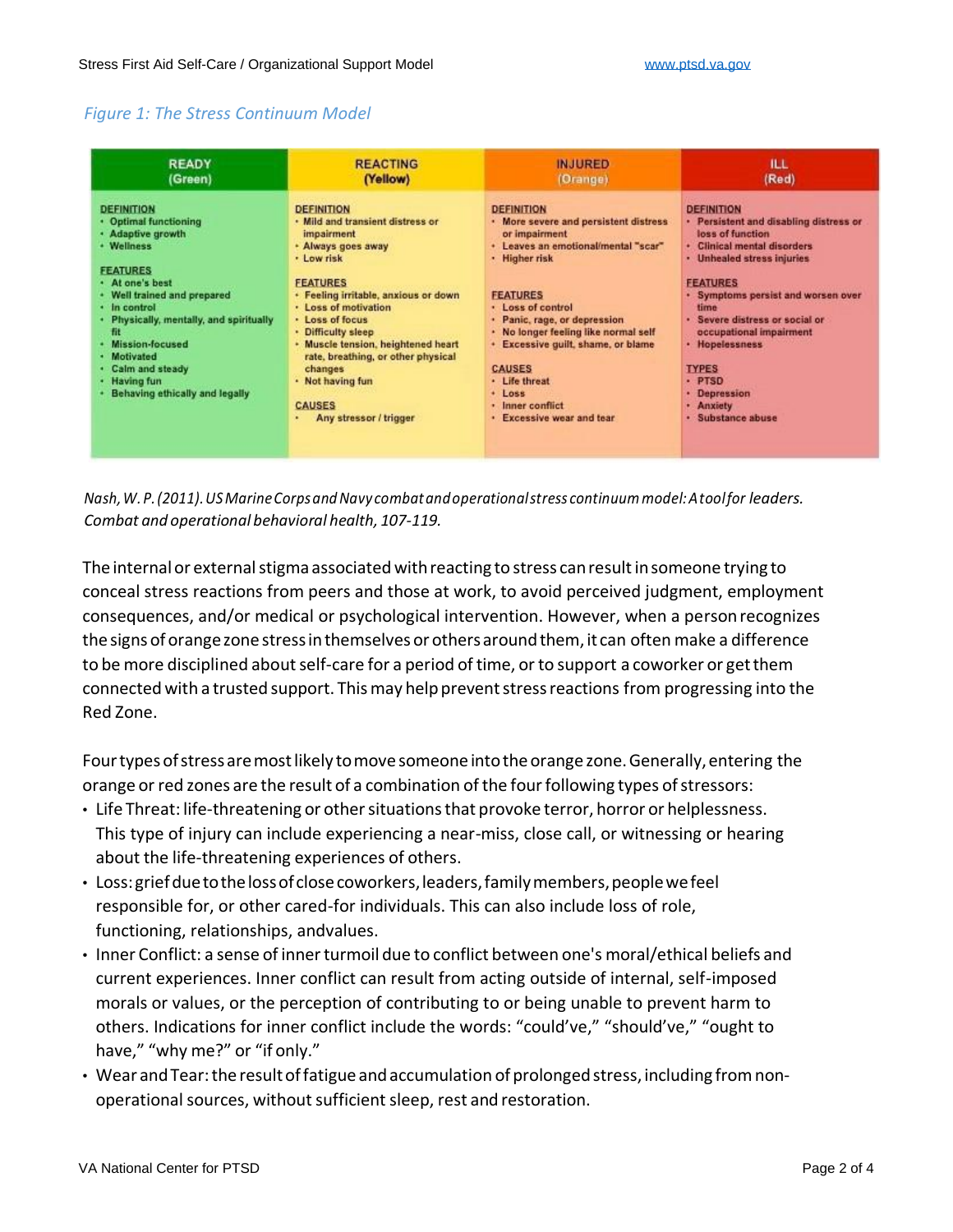#### **The Stress First Aid Model's Core Actions**



SFA is based on five "essential elements" that seem to be related to better recovery for people in different types of ongoing adverse situations:

a) *Promoting a psychological sense of safety* can reduce biological aspects of posttraumatic stress reactions, positively affect cognitive processes that inhibit recovery, and reduce exaggerations of future risk

b) *Promoting calming* can reduce anxiety that may generalize to other situations, increase risk for mental health disorders, and interfere with sleep, eating, hydration, decisionmaking and performance of life tasks

c) *Promoting sense of self-efficacy* increases a person's belief in their ability to manage distressing events, principally through self-regulating thought, emotions and behavior

d) *Social connectedness* is related to better emotional well-being and recovery in many adverse circumstances. It increases opportunities to exchange knowledge essential to disaster response and provides opportunities for a wide range of social support activities

e) *Instilling hope* including increasing positive expectancy, a feeling of confidence that life and self are predictable, or other hopeful beliefs, is related to more favorable outcomes in a variety of adverse circumstances (Hobfoll et al., 2007).

SFA renamed the five elements to start with the letter "C" so they would be easier to remember and added two elements to map onto ongoing peer support. The seven actions of the model are: (1) *Check:* assess and reassess; (2) *Coordinate*: inform others and refer for additional care, as needed; (3) *Cover*: get to safety and keep safe; (4) *Calm:* reduce physiological and emotional arousal; (5) *Connect:* ensure or restore social support from peers and family; (6) *Competence:* restore self-efficacy as well as occupational and social competence; and, (7) *Confidence:* restore self-esteem and hope.

The Stress First Aid model includes supportive or preventive actions and is based on multiple focus groups across different work cultures with those who were identified as good leaders or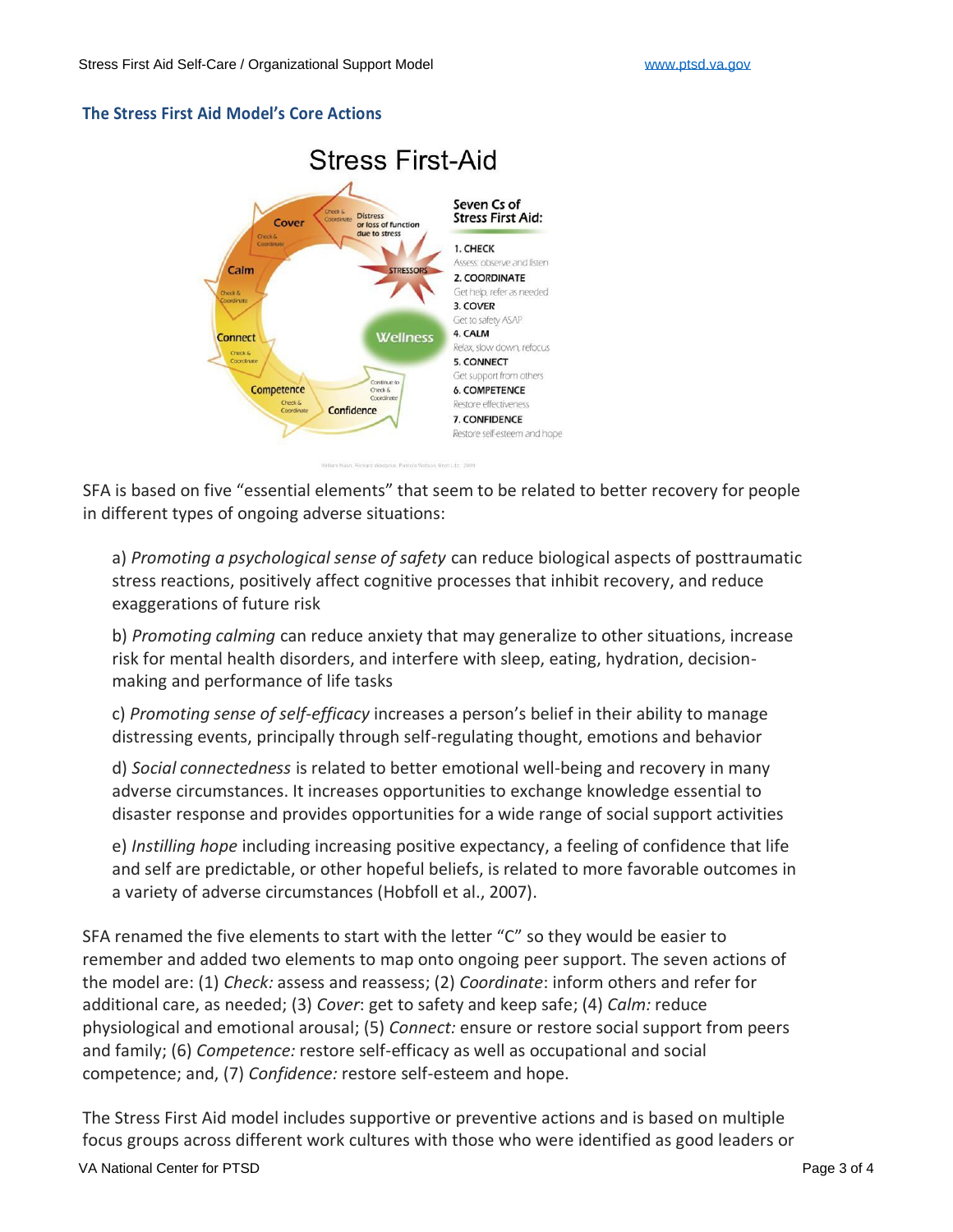#### Stress First Aid Self-Care / Organizational Support Model WWW.ptsd.va.gov

supportive peers. Their recommended actions were then distilled into strategies within each of the core actions with the goals of prompting people to act or to keep doing what they are already doing. The actions constitute a compendium of helpful self-care, coworker and leadership strategies guided by individual personality style, circumstances and capacity to respond helpfully to others or self. The following table summarizes some of the potential actions that could be used for each core function of SFA.

| <b>SFA ACTIONS</b>            | <b>POSSIBLE STRATEGIES</b>                                                                                                                                                                                                                                                                                                                                     |  |
|-------------------------------|----------------------------------------------------------------------------------------------------------------------------------------------------------------------------------------------------------------------------------------------------------------------------------------------------------------------------------------------------------------|--|
| <b>Continuous SFA Actions</b> |                                                                                                                                                                                                                                                                                                                                                                |  |
| <b>Check</b>                  | • Assess current level of distress and functioning<br>• Assess immediate risks<br>• Assessneed for additional SFA interventions or higher levels of care<br>• Reassess progress                                                                                                                                                                                |  |
| Coordinate                    | • Decide who else should be informed of the situation<br>• Refer for further evaluation or higher levels of care, if indicated<br>• Facilitate access to other needed care                                                                                                                                                                                     |  |
| <b>As Needed SFA Actions</b>  |                                                                                                                                                                                                                                                                                                                                                                |  |
| Cover                         | • Ensure immediate physical safety of stress-affected person and others<br>• Foster a psychological sense of safety<br>• Protect the person from additional stress                                                                                                                                                                                             |  |
| Calm                          | • Reduce physiological arousal (slow heart rate and breathing, relax)<br>• Reduce intensity of negative emotions such as fear or anger<br>• Listen empathically to the person talk about his or her experiences<br>• Give information that calms                                                                                                               |  |
| <b>Connect</b>                | • Be a support, or encourage a connection to supportive others<br>• Help the person problem-solve to remove obstacles to social support<br>• Foster positive social activities and practical support                                                                                                                                                           |  |
| Competence                    | • Help mentor the person back to full functioning<br>• Facilitate rewarding work roles and retraining, if necessary<br>• Help the person problem-solve ways to deal with their own stress<br>reactions<br>• Encourage gradual re-exposure to potentially stressfulsituations                                                                                   |  |
| Confidence                    | • Mentor the person back to full confidence in self, leadership, and/or<br>core values<br>• Discuss any obstacles to confidence, such as the person's sense of guilt<br>or anger, and if possible, shift them to a lessons-learned perspective<br>• Find out how the person makes meaning regarding their experiences,<br>or connect them with someone who can |  |